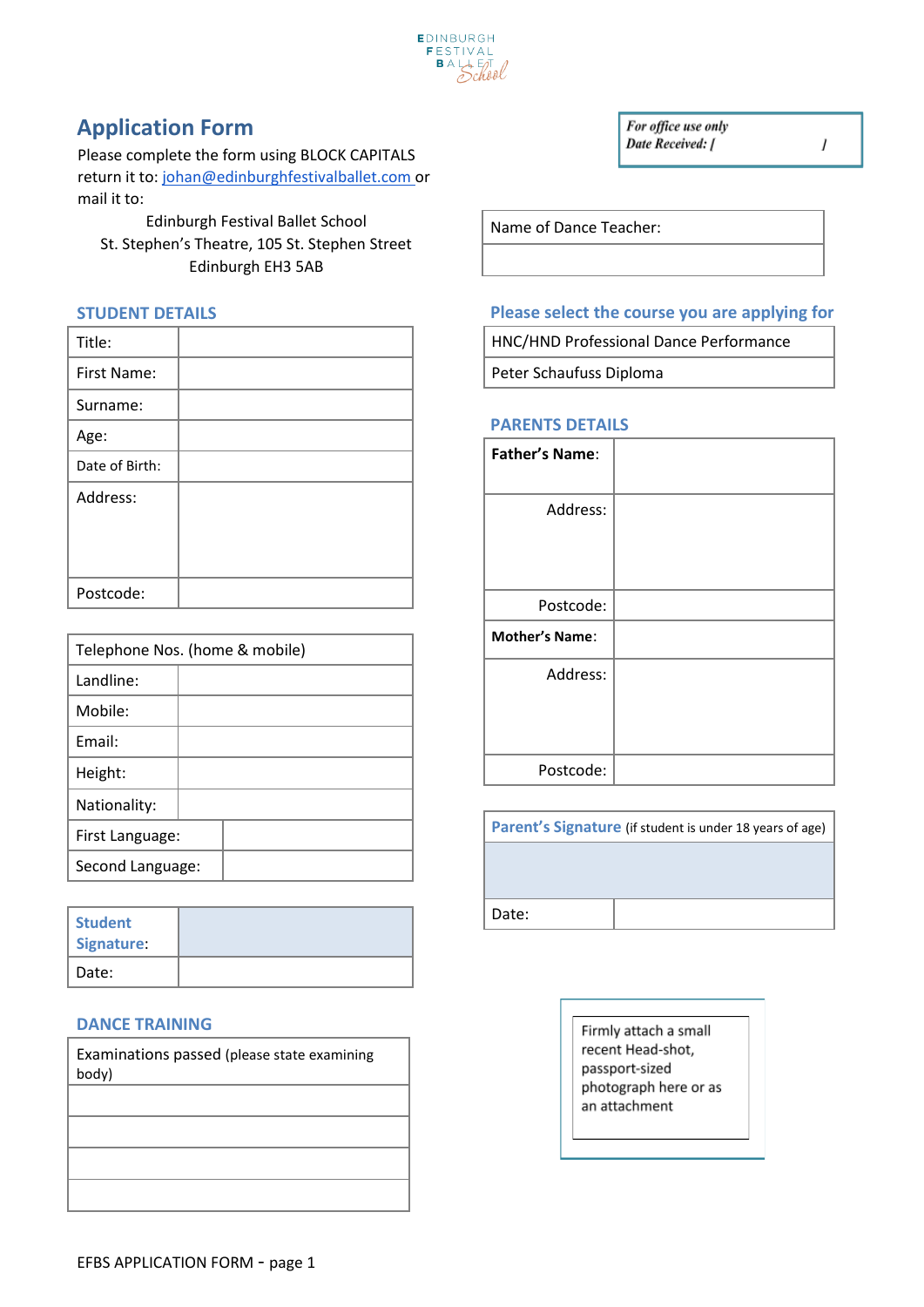

### **CONFIDENTIAL**

### **Student Health Information**

Please detail any health issues that might affect your safe participation in any of our (EFBS) activities. Please remember that ballet/dance training is a strenuous physical activity and requires a good level of fitness. Please also detail any current or past injuries as well as any allergies of which you are aware.

#### **INJURIES & HEALTH ISSUES**

| Have you had any injury during your                                                                               | <b>YES</b> | <b>NO</b>      |
|-------------------------------------------------------------------------------------------------------------------|------------|----------------|
| previous training?<br>If so, please give details, and use a<br>separate sheet if you need to do so.               |            |                |
| Do you have any current injuries: If                                                                              | <b>YES</b> | <b>NO</b>      |
| so, please give details, and use a<br>separate sheet if you need to do<br>SO.                                     |            |                |
| Do you suffer from any allergies?                                                                                 | <b>YES</b> | N <sub>O</sub> |
| If so, please give details.                                                                                       |            |                |
| Do you suffer from an Eating Disorder,                                                                            | <b>YES</b> | <b>NO</b>      |
| either now, or in the past?<br>If so, please give details, and use a<br>separate sheet if you need to do so.      |            |                |
| Have you ever been diagnosed with                                                                                 | <b>YES</b> | N <sub>O</sub> |
| a mental or psychiatric disorder? If<br>so, please give details, and use a<br>separate sheet if you need to do so |            |                |
| Are you currently taking any medication?                                                                          | <b>YES</b> | N <sub>O</sub> |
| If so, please give details of condition.                                                                          |            |                |

#### **EMERGENCY CONTACT INFORMATION**

| Name:    |  |
|----------|--|
| Address: |  |
| Tel:     |  |
| Email:   |  |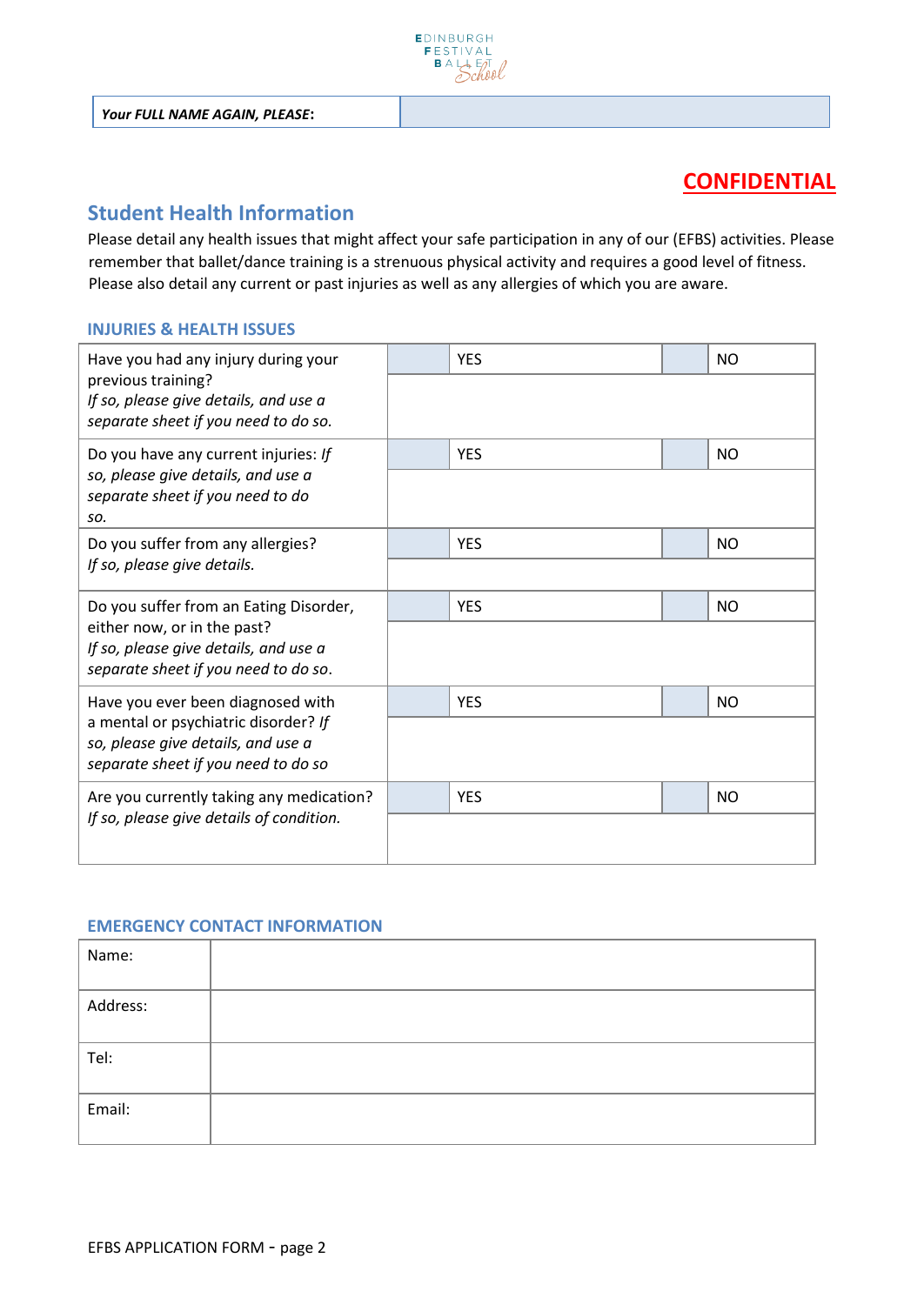

*Your FULL NAME AGAIN, PLEASE***:**

| How did you hear about Edinburgh Festival<br><b>Ballet School:</b> |  |
|--------------------------------------------------------------------|--|
|                                                                    |  |
|                                                                    |  |

## **CONFIDENTIAL**

### **Dance Training DANCE TEACHER'S REPORT**

Dance teachers are asked to submit a report to accompany your application.

| Name & Address of Dance School      |  |  |
|-------------------------------------|--|--|
|                                     |  |  |
|                                     |  |  |
| Postcode                            |  |  |
| Telephone No.                       |  |  |
| Number of years<br>student attended |  |  |
| Name of Student                     |  |  |
| Date of Entry                       |  |  |
| Signature                           |  |  |
| Date                                |  |  |
| Name & Position:<br>(Print clearly) |  |  |